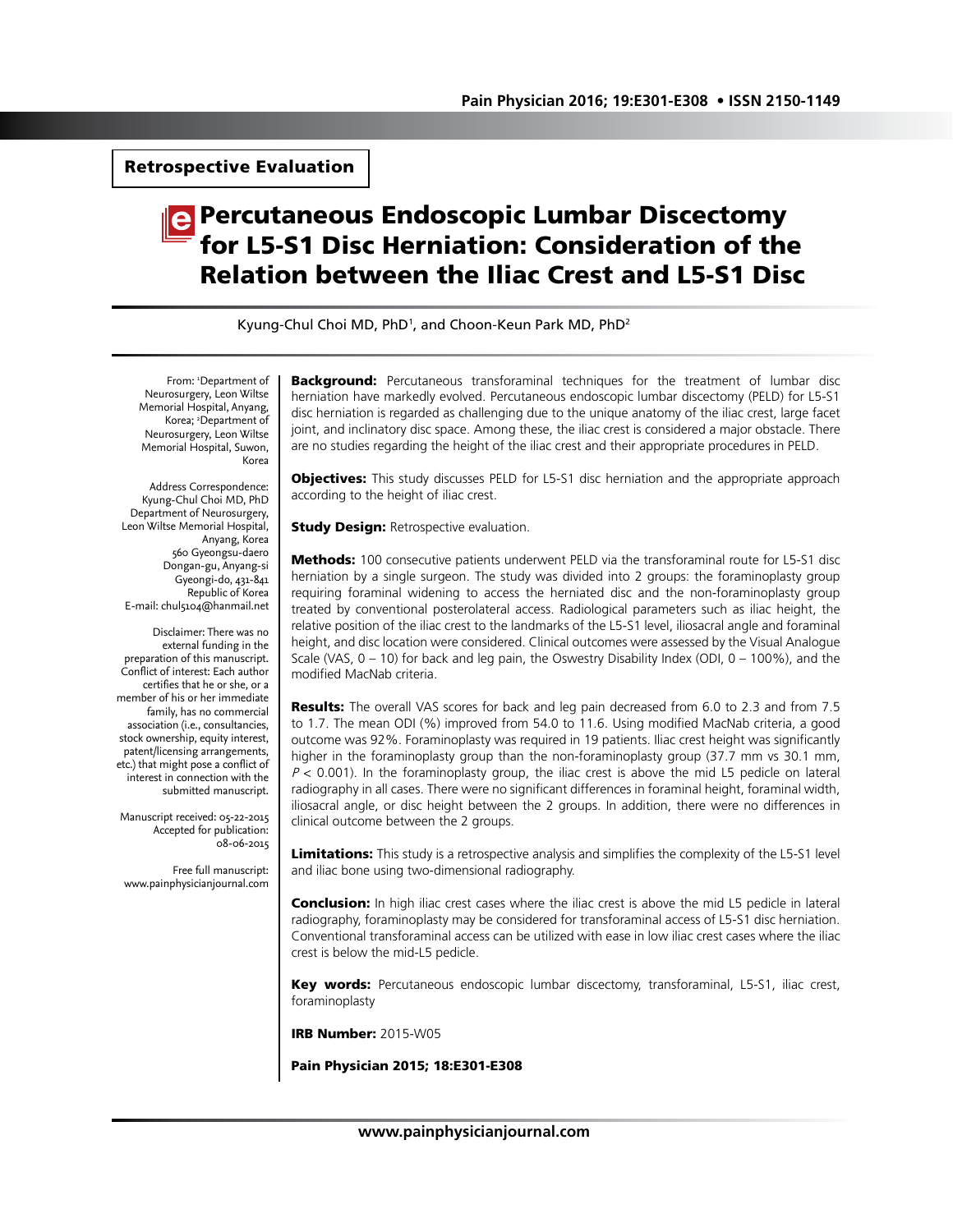**T**he concept of percutaneous discectomy has been changed from decompression of the central nucleus to removal of the extruded disc fragment. Percutaneous endoscopic lumbar discectomy (PELD) has markedly evolved since posterolateral endoscopic discectomy was introduced in 1987 (1). There have been several reports about transforaminal percutaneous endoscopic lumbar discectomy but few reports discuss the L5-S1 level (2,3). Endoscopic lumbar discectomy is performed via 2 routes: transforaminal and interlaminar. The 2 techniques are distinct in the involved surgical anatomy and utilized instruments. The surgical route depends on several variables: relative placement of the iliac bone and L5-S1 disc space, disc location, and surgeon's preference (2). Conventionally, transforaminal PELD is accepted from L1-2 to L4-5 levels and interlaminar PELD is accepted at the L5-S1 level (4,5). Many authors suggest that high iliac crest is an obstacle in transforaminal PELD at the L5-S1 level and even at the L4-5 level (4-6). But, definition of high iliac crest is vague and there are no studies concerning the difficulty of transforaminal PELD in certain situations for L5-S1 disc herniation.

Here, the authors describe their experience of transforaminal PELD at the L5-S1 level. They elucidate the appropriate height of the iliac crest for PELD at the L5-S1 level.

#### **METHODS**

This present study was approved by our Institutional Review Board (2015-W05). One hundred consecutive patients were treated by transforaminal PELD for L5-S1 disc herniation between July 2011 and December 2013 by a single surgeon (KC Choi). The inclusion criteria were (1) intra-canal disc herniation, (2) radicular leg pain or back pain associated with disc herniation, and (3) failure of conservative treatments over 6 weeks. The exclusion criteria were (1) foraminal or extraforaminal disc herniation, (2) definite congenital anomalies, including lumbarization, (3) spondylolysis, and (4) instability. Pre- and postoperative data were obtained from a chart review and radiological examination including magnetic resonance imaging (MRI) and computed tomography (CT). An independent observer performed the radiological assessments. The location of herniation in relation to the pedicle and spinal canal was described either as central or paramedian. A higher herniation midline split ratio exceeding 60:40 placed the herniation in the para-

median group. Disc height was defined as the vertical distance between the posterior lower plate of the L5 vertebral body (VB) and the posterior upper plate of the sacrum. Foraminal height was defined as the vertical distance from the lower margin of the L5 pedicle to the posterior lower endplate of L5 VB. Foraminal width was defined as the widest horizontal distance between the posterior vertebral line of L5 VB and the superior facet of the S1 vertebra. Iliac height was defined as the vertical distance between the tangential line of the iliac crest and the superior medial point of the S1 pedicle in anterior posterior radiography. The iliosacral angle was defined as the angle between the tangential line of the iliac crest and the line from the highest point of the iliac crest and the superior-medial point of the S1 pedicle. In lateral radiography, the location of the highest point of the iliac crest was classified using the bony landmark (Fig. 1). Type 1 is that the highest point of the iliac crest is below the upper endplate of the sacrum. Type 2 is the point between the lower endplate of L5 VB and the upper endplate of the sacrum. Type 3 is the point between the lower margin of the L5 pedicle and the lower endplate of L5 VB. Type 4 is the point between the mid-point of the L5 pedicle and the lower margin of the L5 pedicle. Type 5 is the point between the upper margin of the L5 pedicle and the mid-point of the L5 pedicle. Type 6 is the point between the upper margin of the L5 pedicle and the lower endplate of L4 VB. Clinical and functional outcomes were assessed using a visual analogue scale (VAS, 0 – 10) and the Oswestry Disability Index (ODI, 0 – 100%), respectively. Clinical outcomes were also assessed by the Modified MacNab criteria (Excellent: no pain, no restriction of mobility, return to normal work and level of activity; Good: occasional nonradicular pain, relief of presenting symptoms, able to return to modified work; Fair: some improved functional capacity, still handicapped and/or unemployed; Poor: continued objective symptoms of root involvement, additional operative intervention needed at the index level irrespective of the length of postoperative follow-up). The present study was divided into a foraminoplasty group that requires foraminal widening, and a non-foraminoplasty group that uses conventional posterolateral access.

#### Statistical Analysis

All statistical analyses were performed using R for Windows (version 3.1.2). Intergroup differences were analyzed using Fisher's exact test, the chi-square test,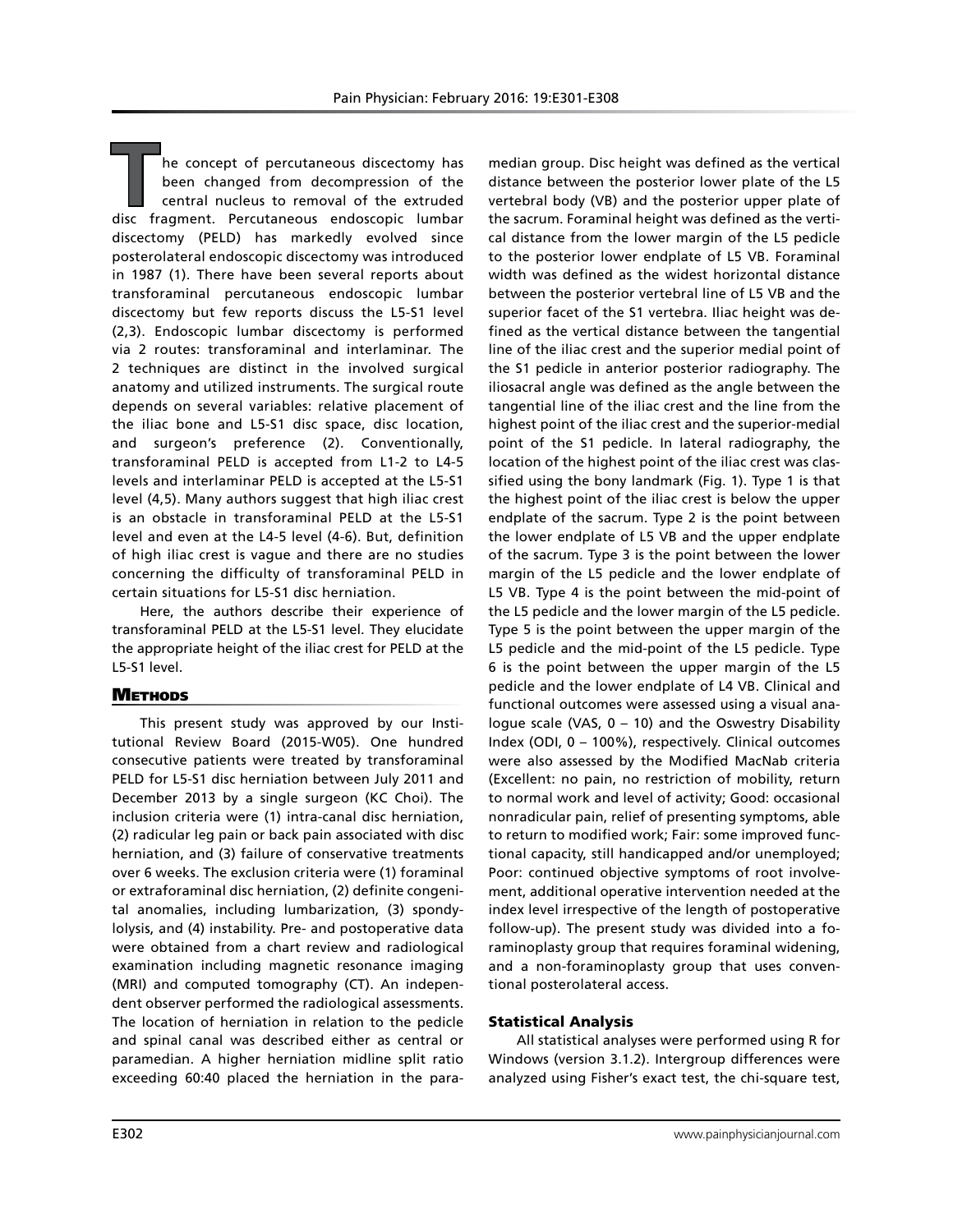

independent t-test, or Mann–Whitney U-test where appropriate. The level of significance was set at *P* < 0.05.

#### PELD Technique

The PELD procedure was performed under local anesthesia in the prone position. The skin entry point was generally superior to the iliac crest and 10 – 13 cm from the midline. After infiltration of the entry point with local anesthetics, an 18-gauge spinal needle was introduced, under the guidance of fluoroscopic imaging. The final target point of the spinal needle was the medial pedicular line on the anteroposterior (AP) image and the posterior vertebral line on the lateral image. When the targeted disc was a central disc herniation, the spinal needle was targeted more towards the medial pedicular line on the AP view and the posterior vertebral line on the lateral view. Subsequently, an epidurography was performed using contrast media to confirm the location of the exiting and traversing root. However, if the spinal needle was on the medial pedicular line on the AP view and the needle tip was located within the disc space on the lateral view, foraminoplasty was performed. Before the needle was withdrawn, a guide wire was inserted to introduce the serial dilation. Using the bone cutter

(Arthro Kinetics PLC, Park Green, Macclesfield, U.K.), the tip of the superior facet was undercut (Fig. 2). The bone cutter could be advanced to the medial pedicular line under fluoroscopy. After foraminal widening, needling was retried. Checking the location of the spinal needle was needed, which was the medial pedicular line on the AP image and the posterior vertebral line on the lateral image. After inserting the spinal needle into the disc, the nucleus pulposus was stained blue with 1 mL contrast media (Telebrix, Guerbet, France) and indigo carmine (Carmine, Korea United Pharmaceutical, Yoenki, Korea) solution for discography. The following steps were then performed: a guide wire was inserted through the spinal needle; the spinal needle was removed; a small incision was made in the skin at the entry site; a tapered cannulated obturator was inserted along the guide wire; after touching the annulus, the obturator was inserted into the disc by hammering; and lastly, a bevel-ended, oval-shaped working cannula was inserted into the disc along the obturator, after which the obturator was removed. Next, an endoscope (YESS system; Richard Wolf GmbH, Germany) was inserted through the cannula. The pathological nucleus was stained for easy discrimination. The blue-stained disc was removed using endoscopic forceps and a side-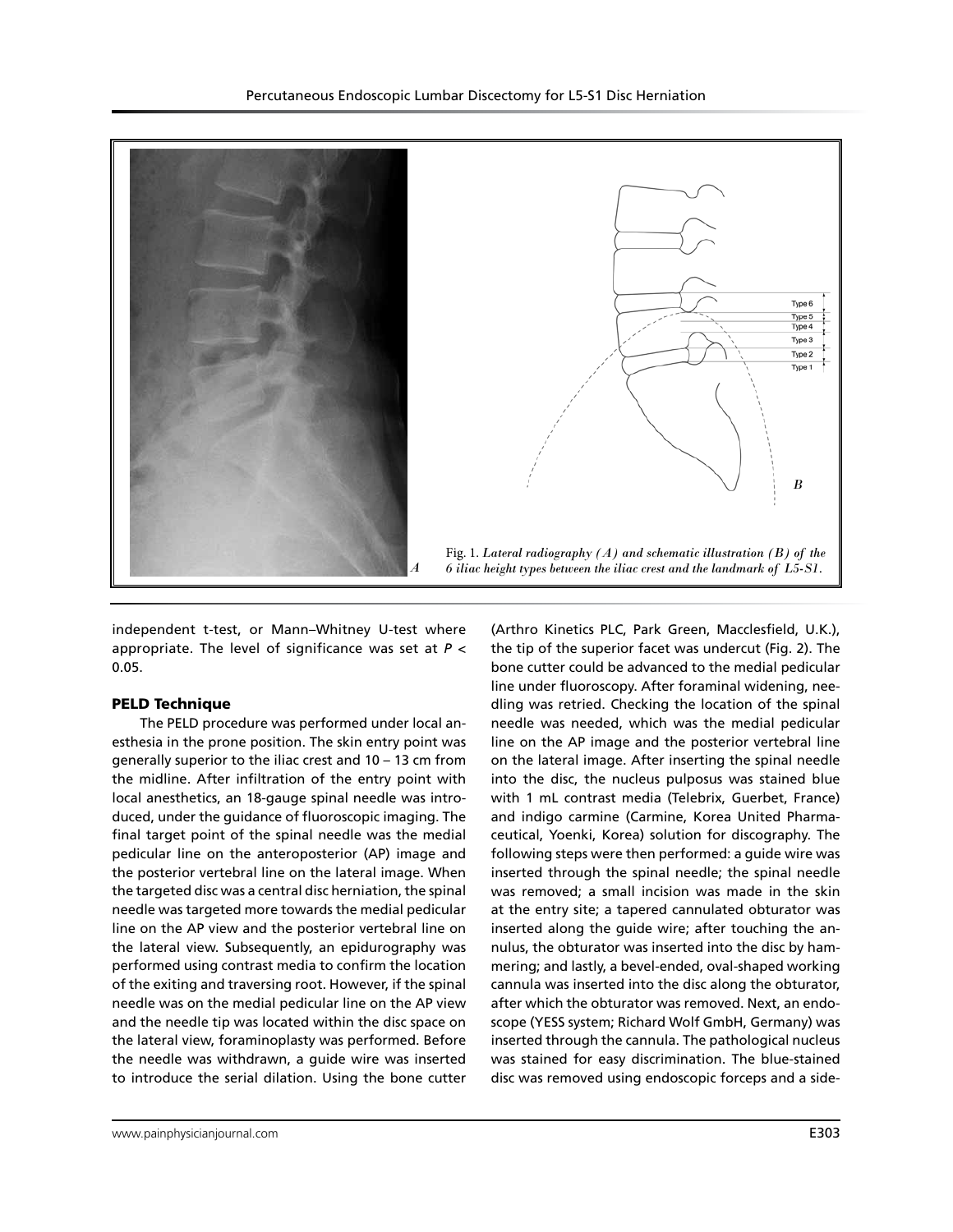

firing holmium:yttrium-aluminum-garnet (Ho:YAG) laser. The inflamed nucleus was observed as being anchored by the annular fissure. The herniated disc and fibrotic scar tissues were released and removed using endoscopic forceps and a side-firing Ho:YAG laser. After the herniated fragment was completely removed, the endoscope was removed and a sterile dressing was applied with a one point suture.

#### **RESULTS**

One hundred consecutive patients underwent PELD for L5-S1 disc herniation via the transforaminal route. The mean age of the patients was  $36.5 \pm 11.3$ years old. There were 49 men and 51 women. The overall VAS score for back and leg pain decreased from 6.0  $\pm$ 1.9 to 2.3  $\pm$  0.9 and 7.5  $\pm$  1.4 to 1.7  $\pm$  1.3. The mean ODI (%) improved from  $54.0 \pm 16.6$  to  $11.6 \pm 9.0$ . According to the modified MacNab criteria, the outcomes rated as excellent were 65 (65%), good 27 (27%), fair 5 (5%), and poor 3 (3%). The mean time to return to work was  $3.2 \pm 1.4$  weeks. Incomplete removal of disc fragments was observed in 2 patients. During the 2-year followup, disc herniation recurred in 2 cases. There were no

cases of postoperative dysesthesia caused by L5 nerve root injury or dural tear. Foraminoplasty was required in 19 patients. The height of the iliac crest was significantly higher in the foraminoplasty group than in the non-foraminoplasty group (37.7  $\pm$  5.9 mm vs 30.1  $\pm$  9.0 mm, *P* < 0.001; Table 1). In the foraminoplasty group, the iliac crest was above the mid L5 pedicle on lateral radiography in all cases. The iliac crests below the mid L5 pedicle did not require foraminoplasty in any cases (*P* = 0.001). There was no significant difference in the foraminal height, foraminal width, iliosacral angle, or disc height between the 2 groups. In addition, there were no differences in clinical outcomes between the 2 groups.

### **Discussion**

Herniated disc in intracanal disc, migrated disc, foraminal/extraforaminal, and large disc herniation can be removed by PELD (7-9). But, at the L5-S1 level, PELD via a transforaminal route is challenging due to the obstructive anatomy. The iliac crest and the inclination of the L5-S1 level frequently obstruct transforaminal approach, leading to a steeper trajectory angle that reaches far from the extruded disc (10). The location and angle of the working channel are key aspects of successful PELD (11). At the lumbar level, a trajectory angle of more or less than 25º is appropriate (12). Although the coronal angle is more than 30 degrees, it is enough to remove the herniated disc with a levering technique which lets the working cannula tilt down. However, at the L5-S1 level, the working cannula does not have leverage due to the narrow foramen and iliac crest. A lateral or horizontal approach provides direct visualization of the extruded disc and makes it far easier to remove disc fragments. Nevertheless it is impossible to perform an extreme lateral or lateral approach in L5-S1 disc herniation. Only access point is via suprailiac entry or transiliac entry, making a tunnel through the iliac crest (2,4,13). Another concern is the large facet joint which causes the steep trajectory angle. This limitation often results in remnant disc fragments. The suprailiac approach passes the tip of the superior facet. The profile of superior facet resembles a tringle. This method reduces the approach angle and avoids irritating the exiting nerve root (2,3).

Interlaminar PELD is usually used to remove a herniated disc at the L5-S1 level. The biggest difference between interlaminar (IL) PELD and transforaminal (TF) PELD is that in IL-PELD neural structures are encountered before the removal of the disc, while in TF-PELD,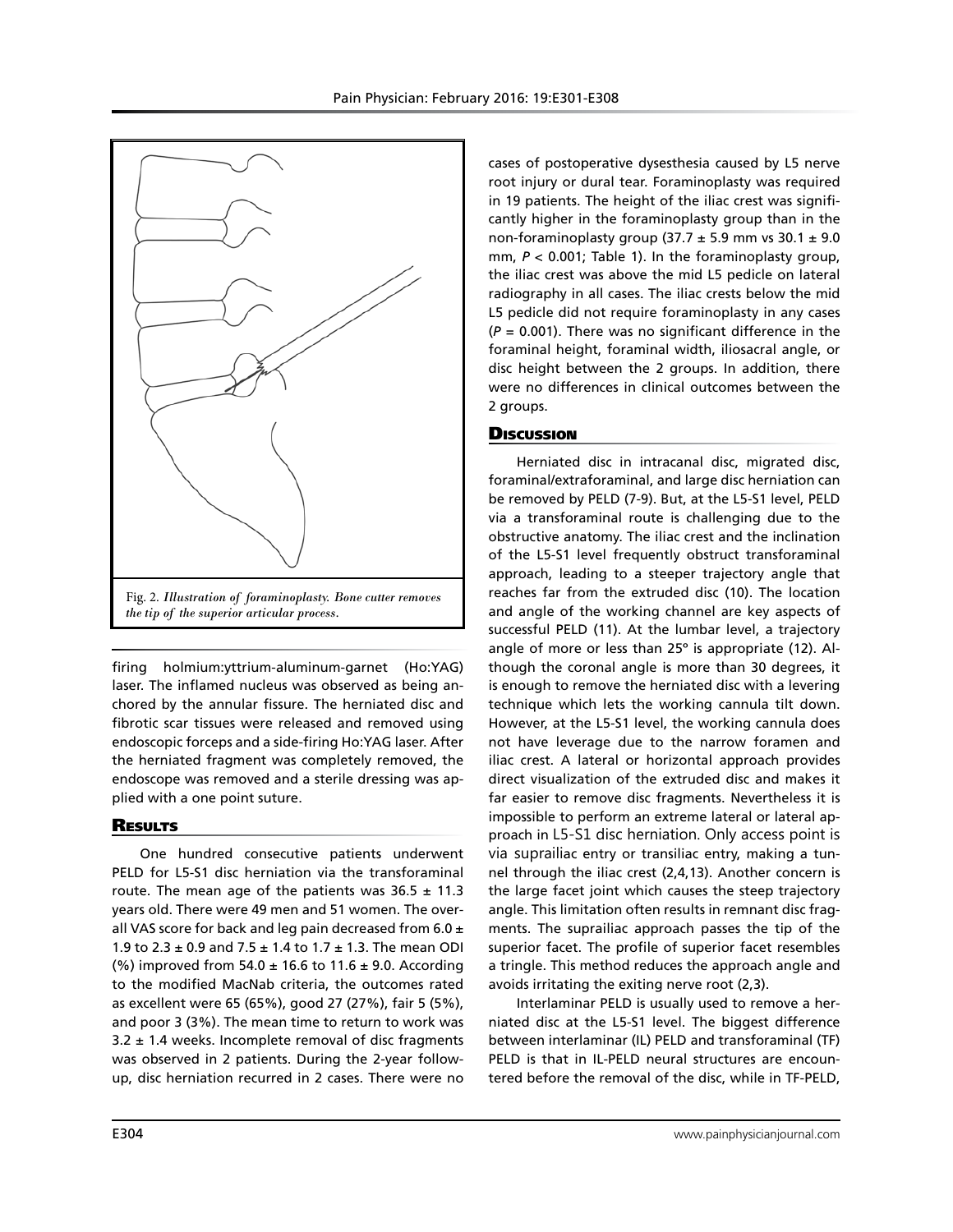|                                     | Foraminoplasty           | Non-foraminoplasty      | $P$ value |
|-------------------------------------|--------------------------|-------------------------|-----------|
| No.                                 | 19                       | 81                      |           |
| Age                                 | 38.3 $(\pm 10.3)$        | $36.1 (\pm 11.5)$       | $0.386*$  |
| Gender $(M : F)$                    | $11(57.9\%): 8(42.1\%)$  | 38 (46.9%) : 43 (53.1%) | 0.389‡    |
| Iliac height (mm)                   | $37.73 \ (\pm 5.9)$      | 30.11 $(\pm 9.0)$       | $0.000*$  |
| Iliac height grade                  |                          |                         |           |
| Type $\geq 5$                       | 19 (100%)                | 50 (61.7%)              | 0.001"    |
| Type $< 5$                          | $0(0\%)$                 | 31 (38.3%)              |           |
| Iliosacral angle (°)                | $25.6 (\pm 5.6)$         | $23.9 \ (\pm 6.1)$      | $0.519*$  |
| Disc height (mm)                    | $8.0 (\pm 2.6)$          | $8.5 (\pm 2.0)$         | 0.324†    |
| Foraminal height (mm)               | 7.4 $(\pm 3.5)$          | 7.7 $(\pm 2.6)$         | $0.923*$  |
| Disc location (central: paramedian) | $2(10.5\%) : 17(89.5\%)$ | $26(32.1\%):55(67.9\%)$ | 0.087"    |
| Preop VAS back                      | 5.5 $(\pm 1.7)$          | $6.1 (\pm 1.9)$         | $0.195*$  |
| preop VAS leg                       | 7.8 $(\pm 1.1)$          | 7.4 $(\pm 1.5)$         | $0.411*$  |
| preop ODI                           | 58.8 $(\pm 14.9)$        | 52.9 $(\pm 16.9)$       | $0.207*$  |
| postop VAS back                     | $2.4 (\pm 0.5)$          | $2.3 \ (\pm 0.9)$       | $0.316*$  |
| postop VAS leg                      | $1.7 (\pm 0.8)$          | $1.7 (\pm 1.4)$         | $0.749*$  |
| postop ODI (%)                      | 11.2 $(\pm 8.4)$         | $11.7 (\pm 8.0)$        | $0.936*$  |
| Time return to work (weeks)         | $3.0 (\pm 1.7)$          | $3.2 (\pm 1.3)$         | $0.285*$  |

*Table 1. Radiographic and clinical comparison between the foraminoplasty group and the non-foraminoplasty group.*

\* Mann-Whitney U test. † Independent t-test. ‡ Chi-square test. "Fisher's exact test

neural structures are found to be decompressed after the removal of the disc. IL-PELD has a higher possibility of neural injury such as postoperative dysesthesia because it requires manipulation of the neural tissue (2).

According to our series, if the height of the iliac crest is located below the mid pedicle of L5, a conventional posterolateral approach can be carried out without difficulty. However, if the height of the iliac crest is above the mid pedicle of L5, an appropriate working channel location sometimes requires foraminal widening to remove the herniated mass. In particular, in the situation that the height of the iliac crest is above the L4-5 disc space, android pelvis, or central disc herniation, foraminoplasty is considered to be necessary (Fig. 3).

Various endoscopic tools such as a laser, bone cutter, reamer, and drill are used in foraminoplasty for foraminal stenosis, down migrated disc, and L5-S1 intracanal disc herniation. Knight et al (14) introduced laser-assisted foraminoplasty for treating low back pain. Choi et al (7) applied this method in foraminoplasty to remove the hidden downward migrated disc. Ahn et al (15) introduced foraminotomy using an endoscopic drill for foraminal stenosis, and Jasper et al (16) reported foraminoplasty in degenerative spondylolisthesis. In these situations, a large amount

of bone removal is necessary. The base of the superior facet joint, which is harder, should be removed. However, foraminoplasty when approaching L5-S1 disc herniation removes only a few superior parts of the superior facet joint with minimal time-consumption (3,17). Neural injury and bone bleeding using a reamer blindly under fluoroscopic guidance may be a concern of physicians; however, working very close to the superior facet is safe and minimizes neural injury. Foraminal dimension decreases going down the levels of the spine. On the contrary, the window of safe working zone is widest at the L5-S1 level because the distance from the exiting nerve root to the margin of the disc and to the edge of superior articular process is farthest (18). The L5-S1 level has a relatively shorter disc height and larger facet joints. Widening of the posterior border (superior articular process) of the working zone facilitates entry into the epidural space. The ligamentum flavum also protects neural tissue from direct injury. A little undercutting of the superior facet rarely causes bleeding. A posterolateral endoscopic approach is effective in paramedian disc herniation and low-grade downward migrated disc herniation (Fig. 4). However, this approach is limited in disc fragment removal in upward migrated disc her-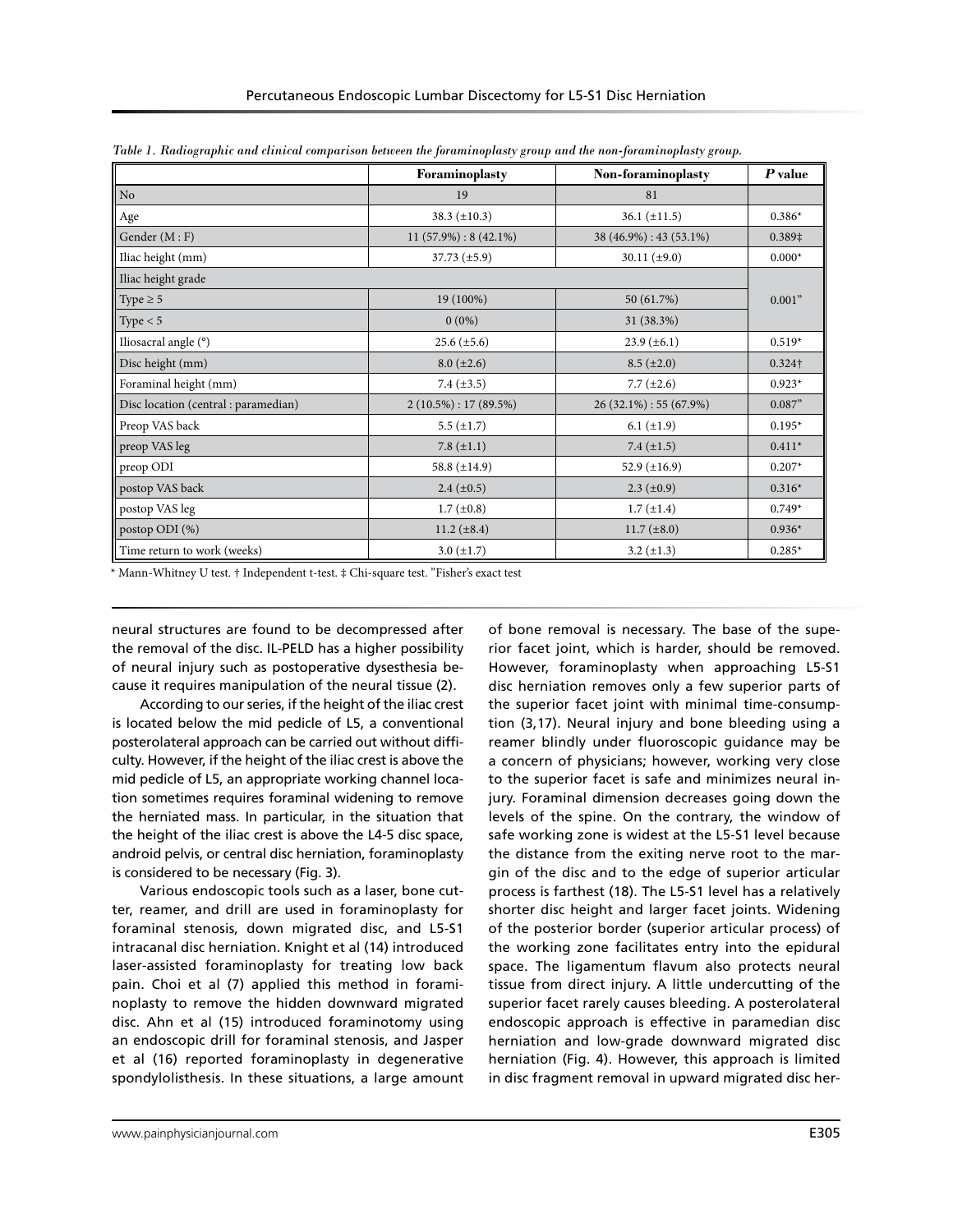

*a paramedian extruded disc compressing S1 nerve root at the L5-S1 level. The top point of the iliac crest is located at the L4-5 disc space in lateral radiography (B). Intraoperative radiography (C) showing foraminoplasty, which undercut the superior articular process using a bone cutter. Postopertive MRI (D) showing removal of the extruded disc fragment.* 

niation and highly downward migrated disc herniation. A transiliac approach or interlaminar approach is rather preferred (13,19,20). An inclined trajectory of a working cannula has the possibility of injury of the upper endplate of the S1 vertebra with a steep

coronal angle. In advanced degenerative spine with facet joint hypertrophy, disc space narrowing, and osteophyte formation of the VB, greater widening of the foramen is needed. Kubaszewski et al (21) introduced a transfacet resection technique with a guiding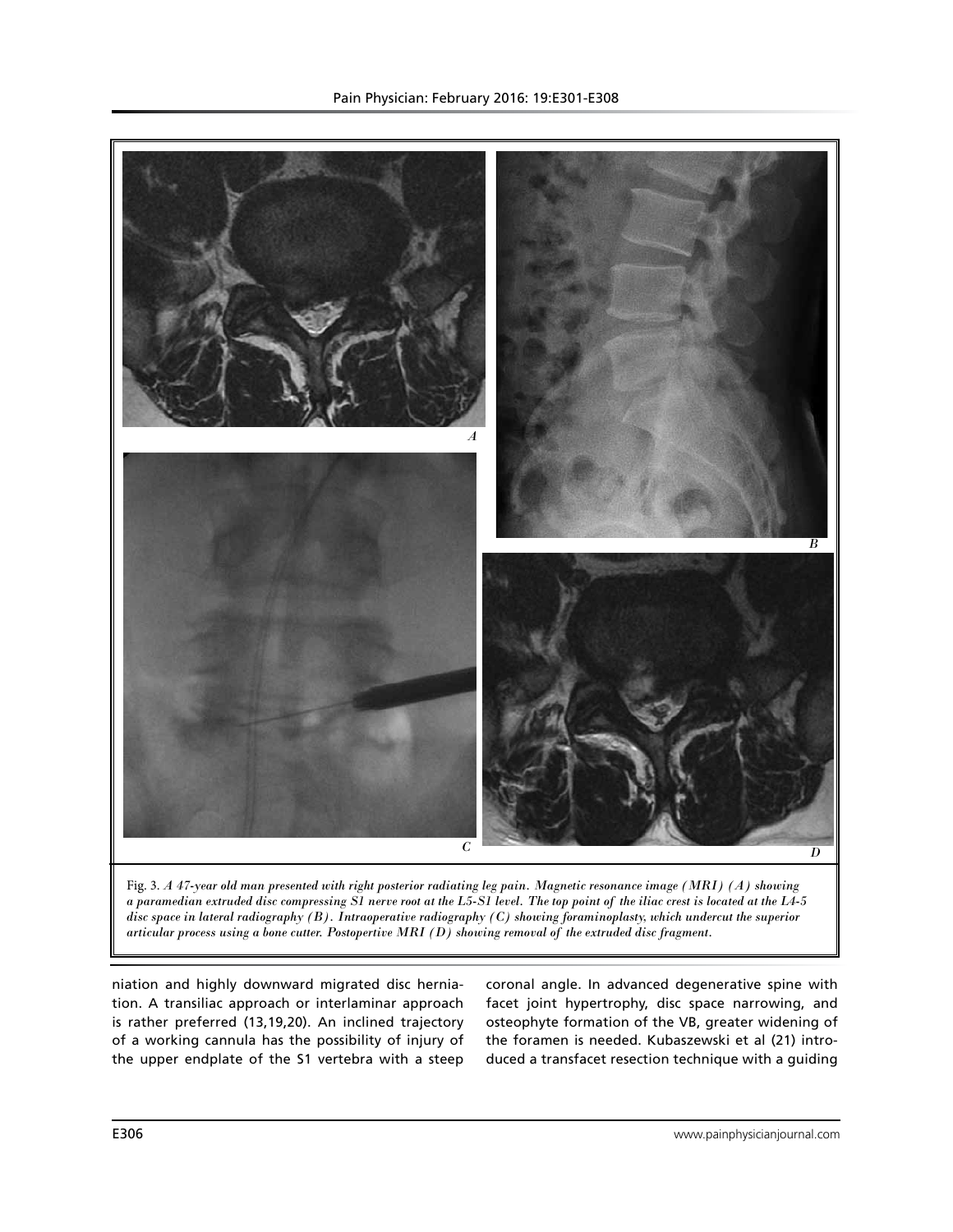

K-wire for degenerative L5-S1 level that needs a wide removal of facet.

This study is retrospective. A prospective study may provide clearer answers for this question. This study simplifies the complexity of the L5-S1 level and iliac bone by using a two-dimensional radiography. It needs further study using a three-dimensional method.

## **CONCLUSION**

In high iliac crest cases, where the iliac crest is above the mid L5 pedicle in lateral radiography, foraminoplasty may be considered for transforaminal access for L5-S1 disc herniation. Transforaminal access can be utilized without difficulty in the low iliac crest where the iliac crest height is below the mid-L5 pedicle.